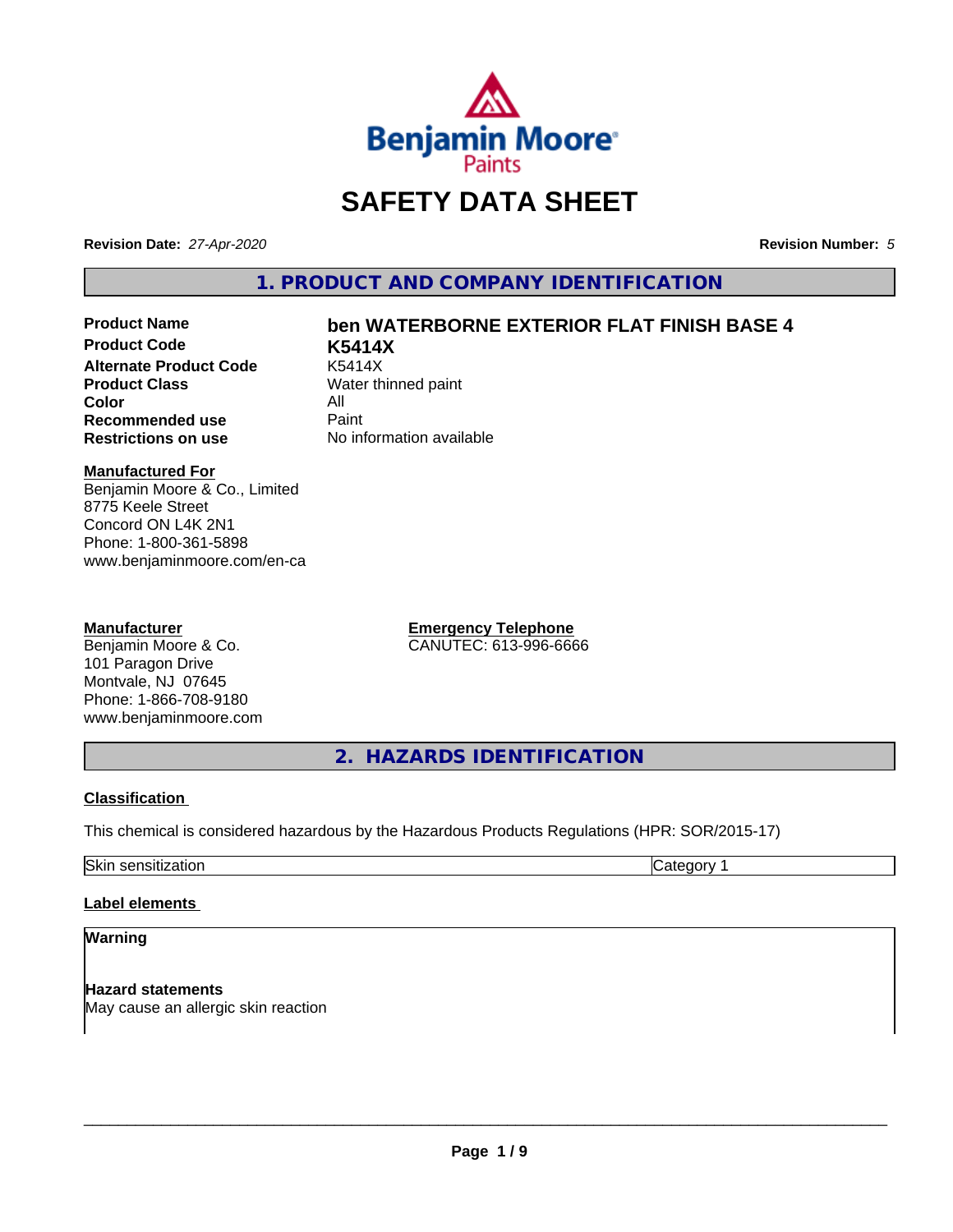

**Appearance** liquid **CODO** *Appearance liquid* **Odor** *CODO CODO* **<b>***CODO CODO CODO CODO CODO* 

### **Precautionary Statements - Prevention**

Avoid breathing dust/fume/gas/mist/vapors/spray Contaminated work clothing should not be allowed out of the workplace Wear protective gloves

#### **Skin**

IF ON SKIN: Wash with plenty of soap and water If skin irritation or rash occurs: Get medical advice/attention Wash contaminated clothing before reuse

#### **Precautionary Statements - Disposal**

Dispose of contents/container to an approved waste disposal plant

### **Other information**

No information available

## **3. COMPOSITION INFORMATION ON COMPONENTS**

| <b>Chemical name</b>                              | CAS No.    | Weight-%       | <b>Hazardous Material</b><br>registry number<br>(HMIRA registry $#$ ) | Date HMIRA filed and<br>Information Review Act date exemption granted<br>(if applicable) |
|---------------------------------------------------|------------|----------------|-----------------------------------------------------------------------|------------------------------------------------------------------------------------------|
| Nepheline syenite                                 | 37244-96-5 | $10 - 30%$     |                                                                       |                                                                                          |
| Diatomaceous earth                                | 61790-53-2 | $-5%$          |                                                                       |                                                                                          |
| Sodium C14-C16 olefin<br>sulfonate                | 68439-57-6 | $0.1 - 0.25\%$ |                                                                       |                                                                                          |
| Carbamic acid, butyl-,<br>3-iodo-2-propynyl ester | 55406-53-6 | $0.1 - 0.25\%$ |                                                                       |                                                                                          |

\*The exact percentage (concentration) of composition has been withheld as a trade secret

## **4. FIRST AID MEASURES**

**General Advice** No hazards which require special first aid measures.

**Eye Contact Exercise 2.1 All 2.5 All 2.5 All 2.6 All 2.6 All 2.6 All 2.6 All 2.6 All 2.6 All 2.6 All 2.6 All 2.6 All 2.6 All 2.6 All 2.6 All 2.6 All 2.6 All 2.6 All 2.6 All 2.6 All 2.6 All 2.6 All 2.6 All 2.6 All 2.6 Al** minutes and consult a physician.

**Skin Contact** Mash of immediately with soap and plenty of water while removing all contaminated clothes and shoes. If skin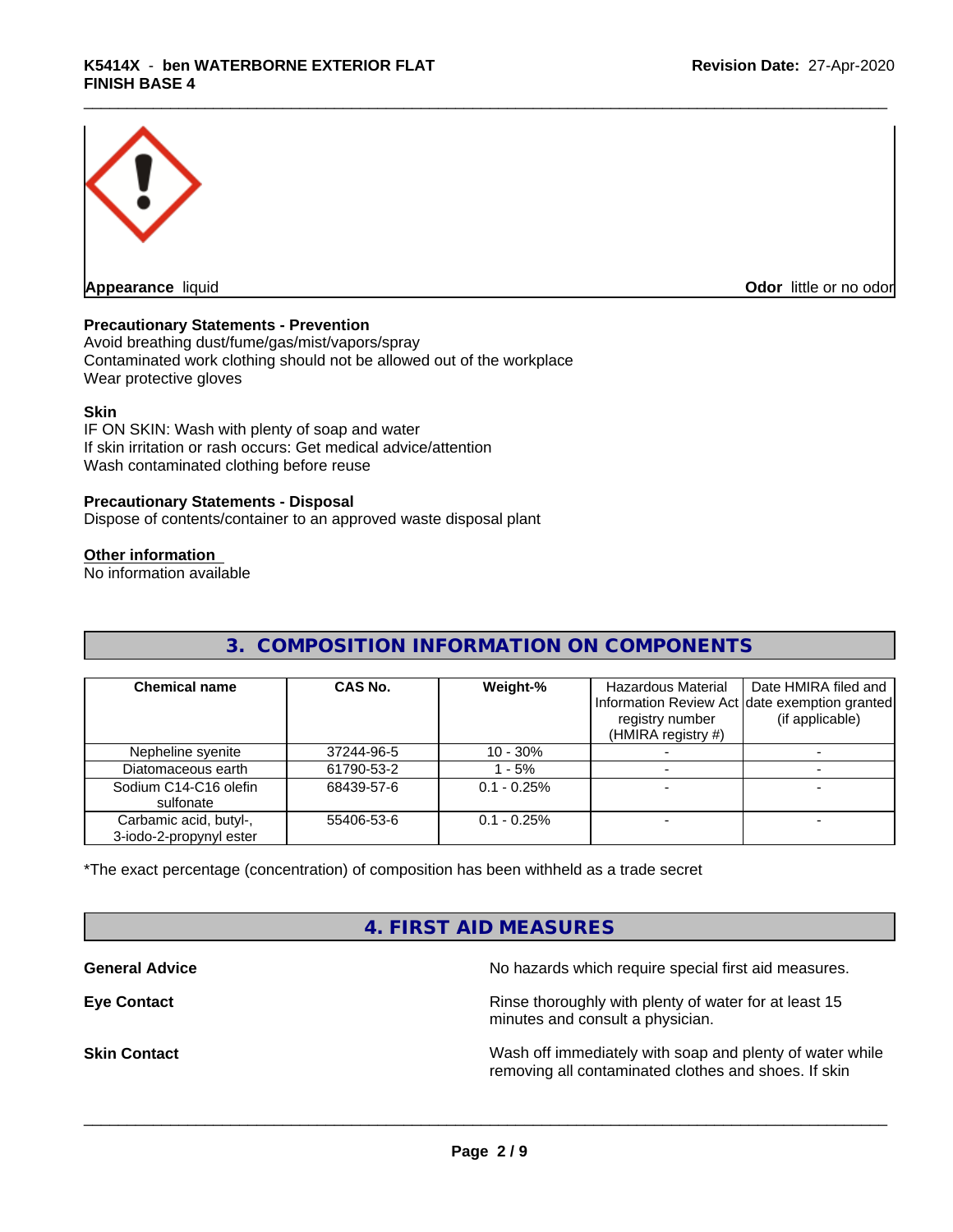irritation persists, call a physician. Wash clothing before reuse. Destroy contaminated articles such as shoes.

**Inhalation** Move to fresh air. If symptoms persist, call a physician.

**Ingestion Ingestion Clean mouth with water and afterwards drink plenty of** water. Consult a physician if necessary.

**Most Important Symptoms/Effects** May cause allergic skin reaction.

**Notes To Physician** Motes To Physician Treat symptomatically.

**5. FIRE-FIGHTING MEASURES**

| <b>Suitable Extinguishing Media</b>                                              | Use extinguishing measures that are appropriate to local<br>circumstances and the surrounding environment.                                   |  |  |  |  |
|----------------------------------------------------------------------------------|----------------------------------------------------------------------------------------------------------------------------------------------|--|--|--|--|
| Protective equipment and precautions for firefighters                            | As in any fire, wear self-contained breathing apparatus<br>pressure-demand, MSHA/NIOSH (approved or equivalent)<br>and full protective gear. |  |  |  |  |
| <b>Specific Hazards Arising From The Chemical</b>                                | Closed containers may rupture if exposed to fire or<br>extreme heat.                                                                         |  |  |  |  |
| Sensitivity to mechanical impact                                                 | No.                                                                                                                                          |  |  |  |  |
| Sensitivity to static discharge                                                  | No.                                                                                                                                          |  |  |  |  |
| <b>Flash Point Data</b><br>Flash point (°F)<br>Flash Point (°C)<br><b>Method</b> | Not applicable<br>Not applicable<br>Not applicable                                                                                           |  |  |  |  |
| <b>Flammability Limits In Air</b>                                                |                                                                                                                                              |  |  |  |  |
| Lower flammability limit:<br><b>Upper flammability limit:</b>                    | Not applicable<br>Not applicable                                                                                                             |  |  |  |  |
| Flammability: 0<br><b>NFPA</b><br>Health: 1                                      | <b>Instability: 0</b><br><b>Special: Not Applicable</b>                                                                                      |  |  |  |  |
| <b>NFPA Legend</b><br>0 - Not Hazardous                                          |                                                                                                                                              |  |  |  |  |

- 1 Slightly
- 2 Moderate
- 3 High
- 4 Severe

*The ratings assigned are only suggested ratings, the contractor/employer has ultimate responsibilities for NFPA ratings where this system is used.*

*Additional information regarding the NFPA rating system is available from the National Fire Protection Agency (NFPA) at www.nfpa.org.*

## **6. ACCIDENTAL RELEASE MEASURES**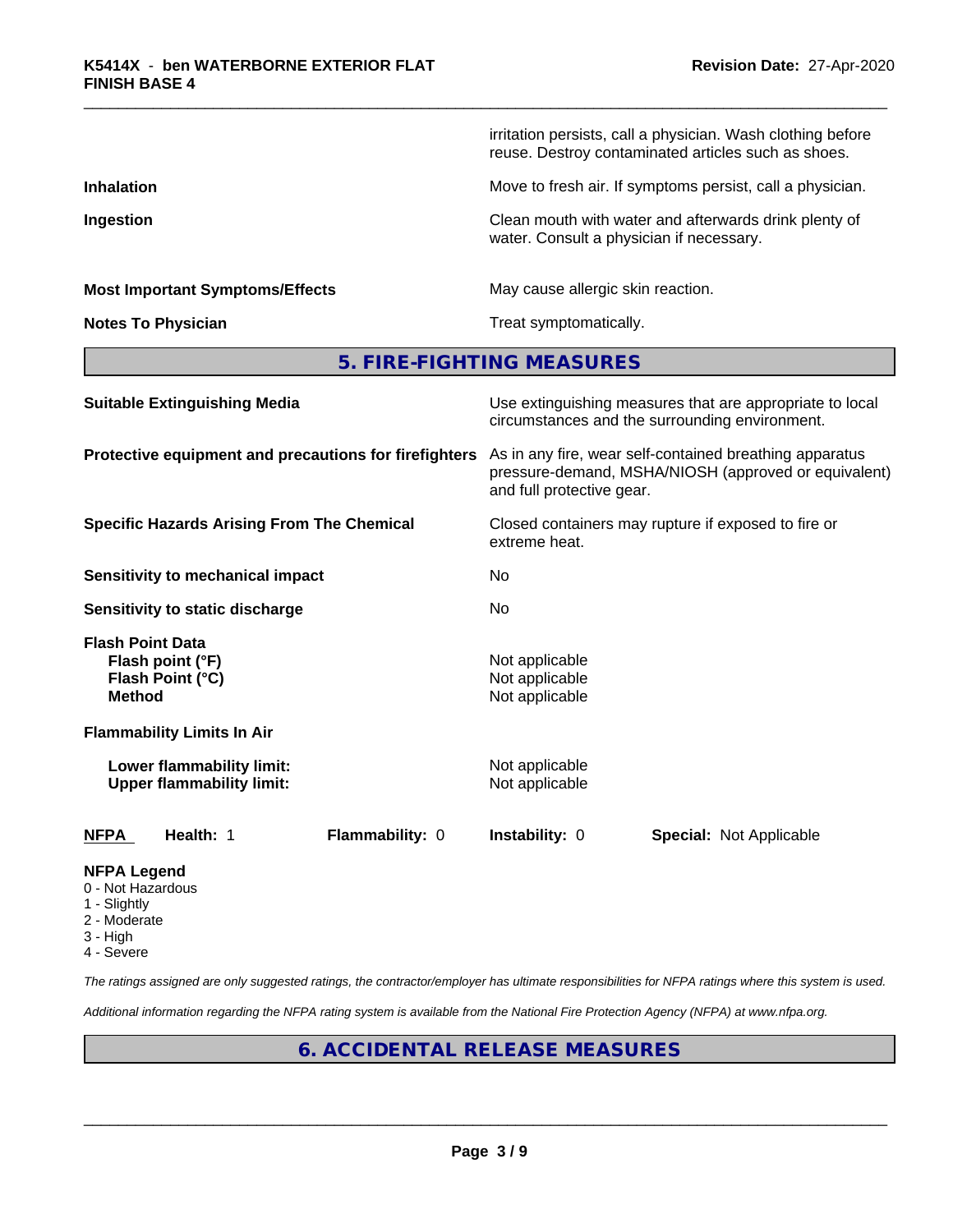**Personal Precautions Avoid contact with skin, eyes and clothing. Ensure** Avoid contact with skin, eyes and clothing. Ensure adequate ventilation.

**Other Information Determined Information Prevent further leakage or spillage if safe to do so.** 

**Environmental precautions** See Section 12 for additional Ecological Information.

**Methods for Cleaning Up Example 20 Soak** up with inert absorbent material. Sweep up and shovel into suitable containers for disposal.

## **7. HANDLING AND STORAGE**

**Handling Handling Avoid contact with skin, eyes and clothing. Avoid breathing Handling Avoid breathing Avoid breathing** vapors, spray mists or sanding dust. In case of insufficient ventilation, wear suitable respiratory equipment.

**Storage Keep container tightly closed. Keep out of the reach of Keep Keep container tightly closed. Keep out of the reach of** 

## **Incompatible Materials Incompatible Materials No information available**

## **8. EXPOSURE CONTROLS/PERSONAL PROTECTION**

children.

### **Exposure Limits**

| <b>Chemical name</b> | <b>ACGIH TLV</b> | Alberta | <b>British Columbia</b>           | Ontario                              | Quebec                         |
|----------------------|------------------|---------|-----------------------------------|--------------------------------------|--------------------------------|
| Nepheline svenite    | N/E              | N/E     | N/E                               | <b>TWA</b><br>10 mg/m <sup>3</sup> - | N/E                            |
| Diatomaceous earth   | N/E              | N/E     | <b>TWA</b><br>4 mg/m <sup>3</sup> | N/E                                  | <b>TWAEV</b><br>ഠ് ma/m $^3\,$ |
|                      |                  |         | <b>TWA</b><br>. .5 ma/mª - ¯      |                                      |                                |

#### **Legend**

ACGIH - American Conference of Governmental Industrial Hygienists Alberta - Alberta Occupational Exposure Limits British Columbia - British Columbia Occupational Exposure Limits Ontario - Ontario Occupational Exposure Limits Quebec - Quebec Occupational Exposure Limits

N/E - Not established

## **Personal Protective Equipment**

**Engineering Measures Ensure adequate ventilation, especially in confined areas.** 

**Eye/Face Protection** Safety glasses with side-shields. **Skin Protection Protection Protective gloves and impervious clothing. Respiratory Protection In case of insufficient ventilation wear suitable respiratory** equipment.

**Hygiene Measures Avoid contact with skin, eyes and clothing. Remove and Avoid contact with skin, eyes and clothing. Remove and Avoid contact with skin, eyes and clothing. Remove and** wash contaminated clothing before re-use. Wash thoroughly after handling.

## **9. PHYSICAL AND CHEMICAL PROPERTIES**

**Appearance** liquid

**Odor** little or no odor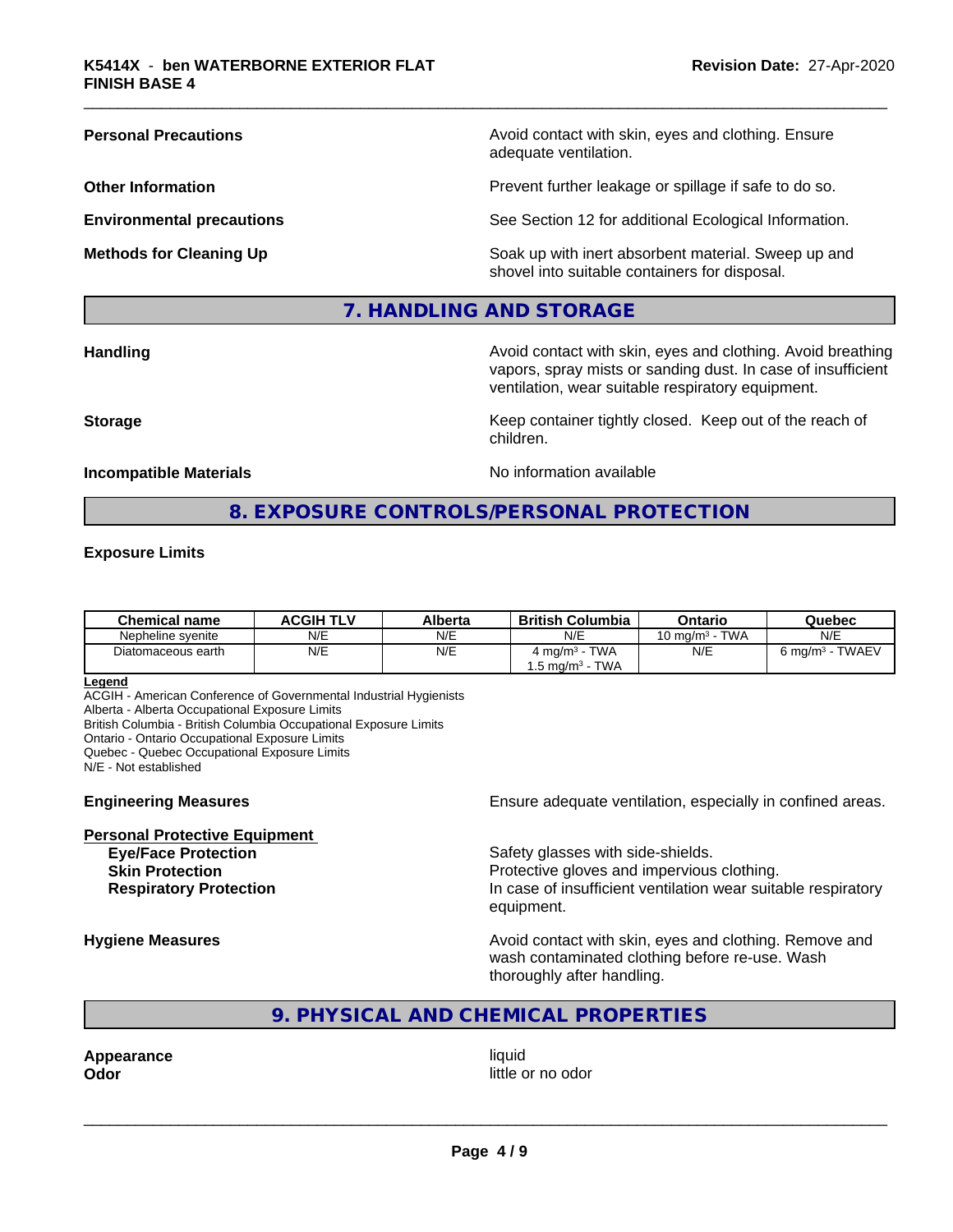**Odor Threshold**<br> **Density (Ibs/gal)**<br> **Density (Ibs/gal)**<br> **No information available**<br>  $10.4 - 10.8$ **Density (Ibs/gal)** 10.4 - 10.8<br> **Specific Gravity** 1.24 - 1.29 **Specific Gravity**<br>pH **Viscosity (cps)** No information available **Solubility(ies)** No information available **Water solubility** No information available **Evaporation Rate No information available No information available Vapor pressure** No information available **No information** available **Vapor density**  $\blacksquare$  No information available **Wt. % Solids** 45 - 55 **Vol. % Solids** 30 - 40 **Wt. % Volatiles** 45 - 55<br> **Vol. % Volatiles** 60 - 70 **Vol. % Volatiles VOC Regulatory Limit (g/L)** < 50 **Boiling Point (°F)** 212 **Boiling Point (°C) Freezing point (°F)** 32 **Freezing Point (°C)** 0 **Flash point (°F)** Not applicable **Flash Point (°C)** Not applicable **Method**<br> **Flammability (solid, gas)**<br> **Example 2018** Not applicable **Flammability** (solid, gas) **Upper flammability limit:**<br> **Lower flammability limit:**<br>
Not applicable<br>
Not applicable **Lower flammability limit:**<br> **Autoignition Temperature (°F)**<br>
Mo information available **Autoignition Temperature (°F) Autoignition Temperature (°C)** No information available **Decomposition Temperature (°F)** No information available **Decomposition Temperature (°C)** No information available **Partition coefficient** and the settlement of the Non-Information available

**No information available** 

## **10. STABILITY AND REACTIVITY**

| <b>Reactivity</b>                         | Not Applicable                           |
|-------------------------------------------|------------------------------------------|
| <b>Chemical Stability</b>                 | Stable under normal conditions.          |
| <b>Conditions to avoid</b>                | Prevent from freezing.                   |
| <b>Incompatible Materials</b>             | No materials to be especially mentioned. |
| <b>Hazardous Decomposition Products</b>   | None under normal use.                   |
| <b>Possibility of hazardous reactions</b> | None under normal conditions of use.     |

## **11. TOXICOLOGICAL INFORMATION**

#### **Product Information Information on likely routes of exposure**

**Principal Routes of Exposure Exposure** Eye contact, skin contact and inhalation.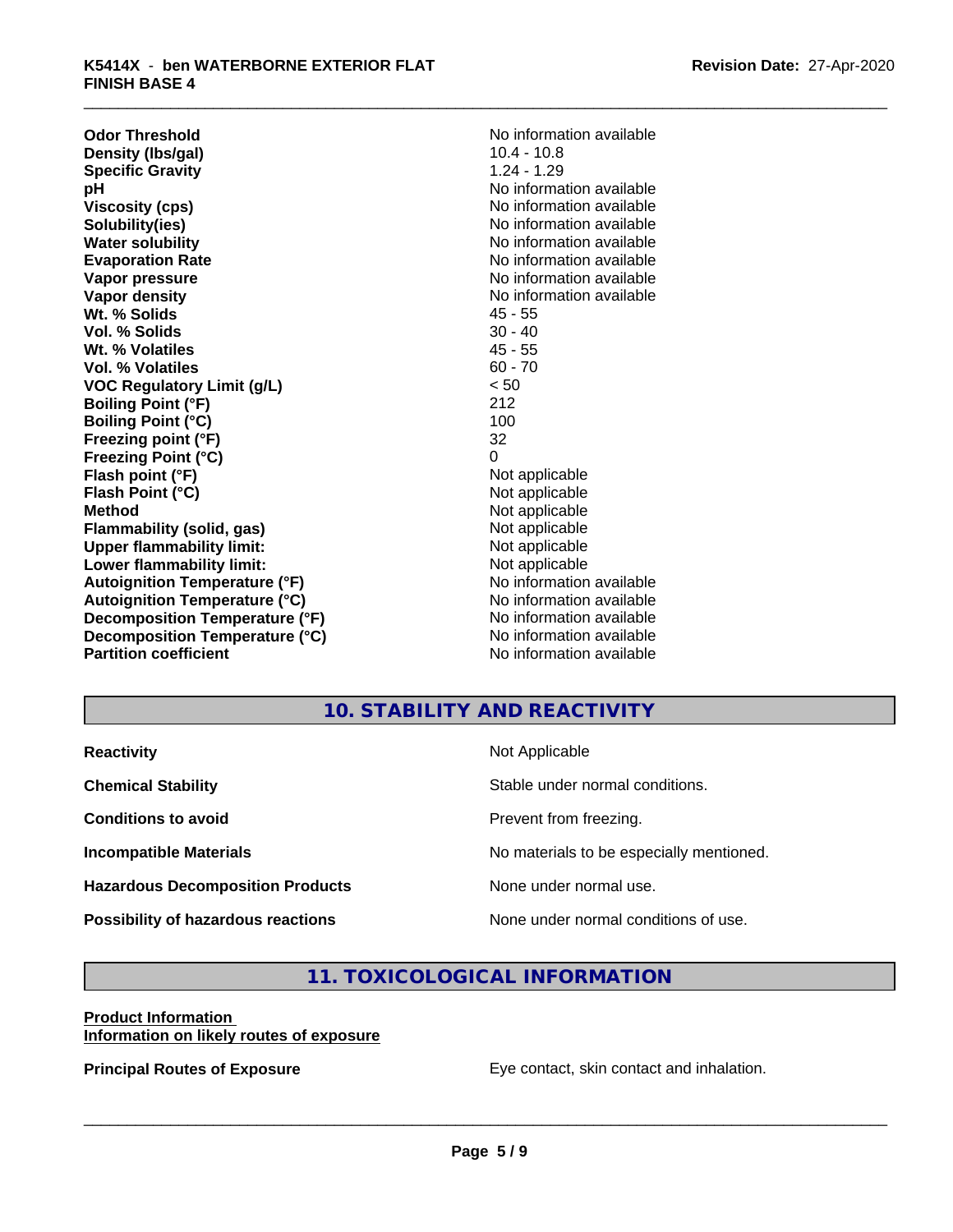| No information available                                                                                        |  |  |  |
|-----------------------------------------------------------------------------------------------------------------|--|--|--|
| Symptoms related to the physical, chemical and toxicological characteristics                                    |  |  |  |
| No information available                                                                                        |  |  |  |
| Delayed and immediate effects as well as chronic effects from short and long-term exposure                      |  |  |  |
| May cause slight irritation                                                                                     |  |  |  |
| Substance may cause slight skin irritation. Prolonged or<br>repeated contact may dry skin and cause irritation. |  |  |  |
| May cause irritation of respiratory tract.                                                                      |  |  |  |
| Ingestion may cause gastrointestinal irritation, nausea,<br>vomiting and diarrhea.                              |  |  |  |
| May cause an allergic skin reaction.                                                                            |  |  |  |
| No information available.                                                                                       |  |  |  |
| No information available.                                                                                       |  |  |  |
| No information available.                                                                                       |  |  |  |
| No information available.                                                                                       |  |  |  |
| No information available.                                                                                       |  |  |  |
| No information available.                                                                                       |  |  |  |
| No information available.                                                                                       |  |  |  |
| No information available.                                                                                       |  |  |  |
| No information available.                                                                                       |  |  |  |
|                                                                                                                 |  |  |  |

**Numerical measures of toxicity**

**The following values are calculated based on chapter 3.1 of the GHS document**

mg/kg **ATEmix (inhalation-dust/mist)** 471 mg/L

#### **Component Information**

| Chemical name                                                   | Oral LD50            | Dermal LD50            | Inhalation LC50                                                            |
|-----------------------------------------------------------------|----------------------|------------------------|----------------------------------------------------------------------------|
| Sodium C14-C16 olefin sulfonate<br>68439-57-6                   | $= 2220$ mg/kg (Rat) | $> 740$ mg/kg (Rabbit) |                                                                            |
| Carbamic acid, butyl-,<br>3-iodo-2-propynyl ester<br>55406-53-6 | $= 1470$ mg/kg (Rat) | > 2000 mg/kg (Rat)     | $= 0.67$ mg/L (Rat) 4 h = 0.63 mg/L<br>$(Rat)$ 4 h = 0.99 mg/L $(Rat)$ 4 h |

## **Chronic Toxicity**

#### **Carcinogenicity**

*The information below indicateswhether each agency has listed any ingredient as a carcinogen:.*

## **12. ECOLOGICAL INFORMATION**

## **Ecotoxicity Effects**

The environmental impact of this product has not been fully investigated.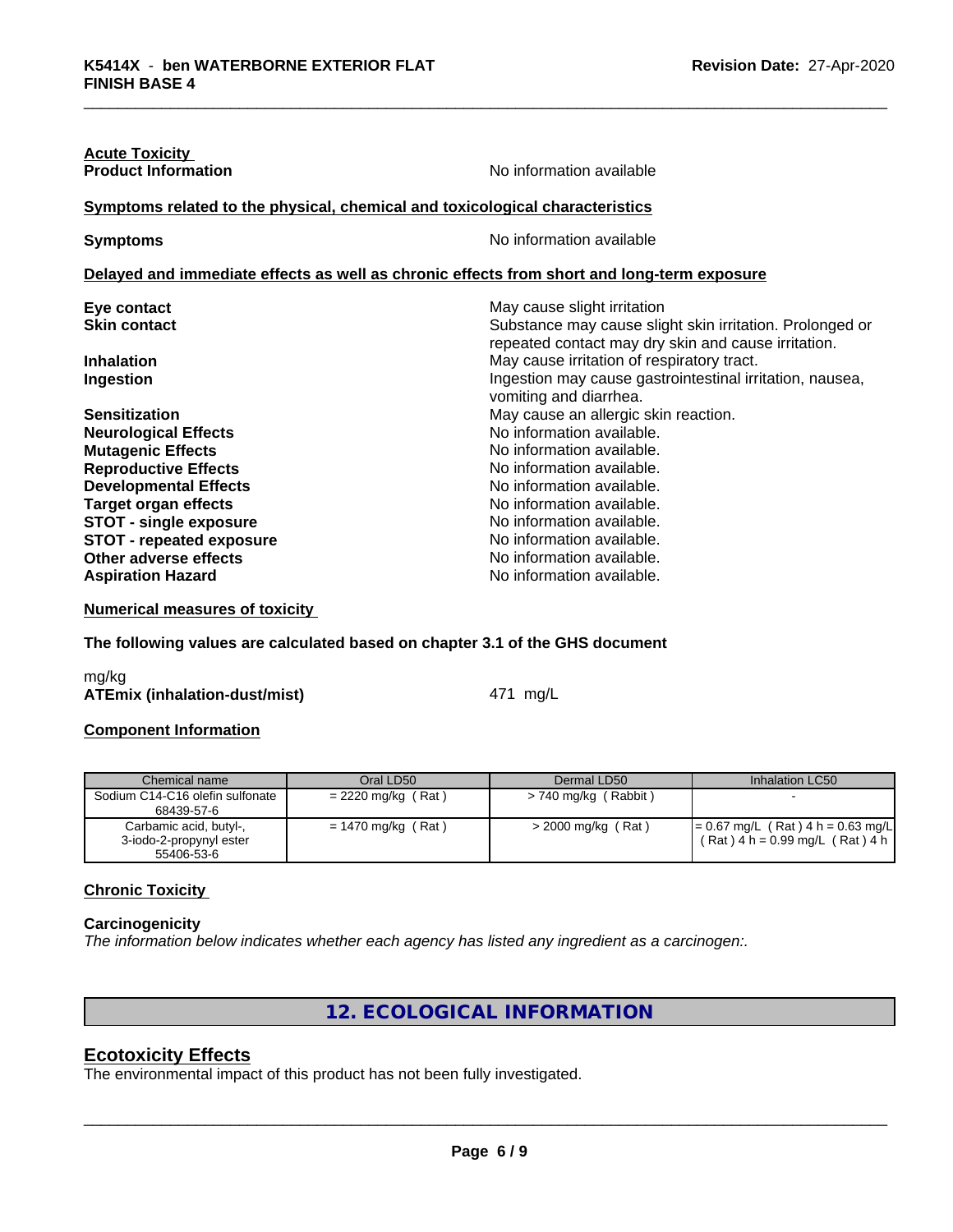### **Product Information**

#### **Acute Toxicity to Fish**

No information available

**Acute Toxicity to Aquatic Invertebrates**

No information available

#### **Acute Toxicity to Aquatic Plants**

No information available

#### **Persistence / Degradability**

No information available.

#### **Bioaccumulation**

No information available.

#### **Mobility in Environmental Media**

No information available.

#### **Ozone**

No information available

### **Component Information**

#### **Acute Toxicity to Fish**

Carbamic acid, butyl-, 3-iodo-2-propynyl ester LC50: 230 µg/L (Bluegill sunfish - 96 hr.)

## **Acute Toxicity to Aquatic Invertebrates**

No information available

## **Acute Toxicity to Aquatic Plants**

No information available

## **13. DISPOSAL CONSIDERATIONS**

**Waste Disposal Method Dispose of in accordance with federal, state, provincial,** and local regulations. Local requirements may vary, consult your sanitation department or state-designated environmental protection agency for more disposal options.

## **14. TRANSPORT INFORMATION**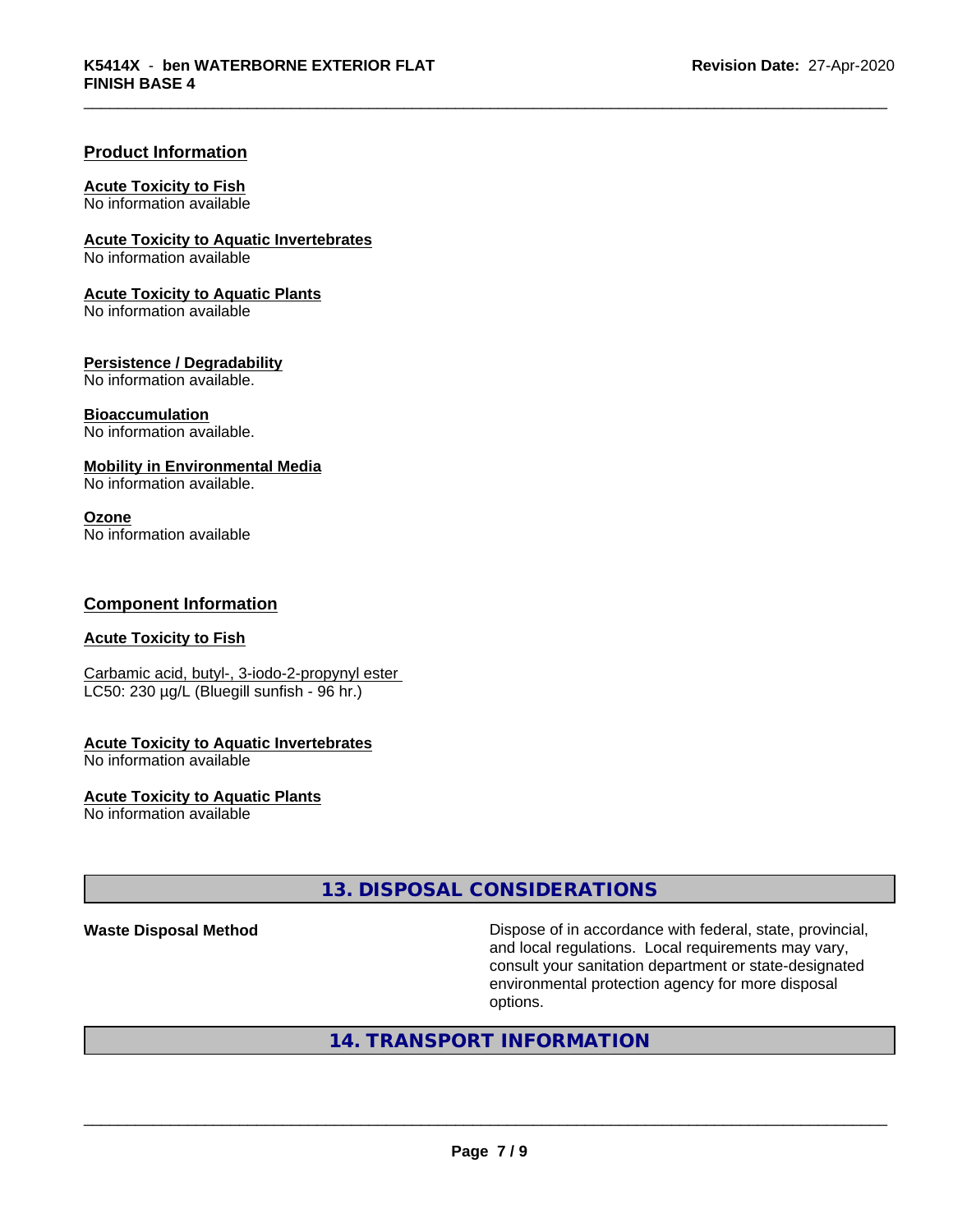| TDG         | Not regulated |
|-------------|---------------|
| ICAO / IATA | Not regulated |
| IMDG / IMO  | Not regulated |

## **15. REGULATORY INFORMATION**

## **International Inventories**

| <b>TSCA: United States</b> | Yes - All components are listed or exempt. |
|----------------------------|--------------------------------------------|
| DSL: Canada                | Yes - All components are listed or exempt. |

## **National Pollutant Release Inventory (NPRI)**

#### **NPRI Parts 1- 4**

This product contains the following Parts 1-4 NPRI chemicals:

*None*

#### **NPRI Part 5**

This product contains the following NPRI Part 5 Chemicals:

*None*

#### **WHMIS Regulatory Status**

This product has been classified in accordance with the hazard criteria of the Hazardous Products Regulations (HPR) and the SDS contains all the information required by the HPR.

| <b>16. OTHER INFORMATION</b> |           |                        |                             |  |  |
|------------------------------|-----------|------------------------|-----------------------------|--|--|
| <b>HMIS</b>                  | Health: 1 | <b>Flammability: 0</b> | <b>Reactivity: 0 PPE: -</b> |  |  |

#### **HMIS Legend**

- 0 Minimal Hazard
- 1 Slight Hazard
- 2 Moderate Hazard
- 3 Serious Hazard
- 4 Severe Hazard
- \* Chronic Hazard
- X Consult your supervisor or S.O.P. for "Special" handling instructions.

*Note: The PPE rating has intentionally been left blank. Choose appropriate PPE that will protect employees from the hazards the material will present under the actual normal conditions of use.*

*Caution: HMISÒ ratings are based on a 0-4 rating scale, with 0 representing minimal hazards or risks, and 4 representing significant hazards or risks. Although HMISÒ ratings are not required on MSDSs under 29 CFR 1910.1200, the preparer, has chosen to provide them. HMISÒ ratings are to be used only in conjunction with a fully implemented HMISÒ program by workers who have received appropriate HMISÒ training. HMISÒ is a registered trade and service mark of the NPCA. HMISÒ materials may be purchased exclusively from J. J. Keller (800) 327-6868.*